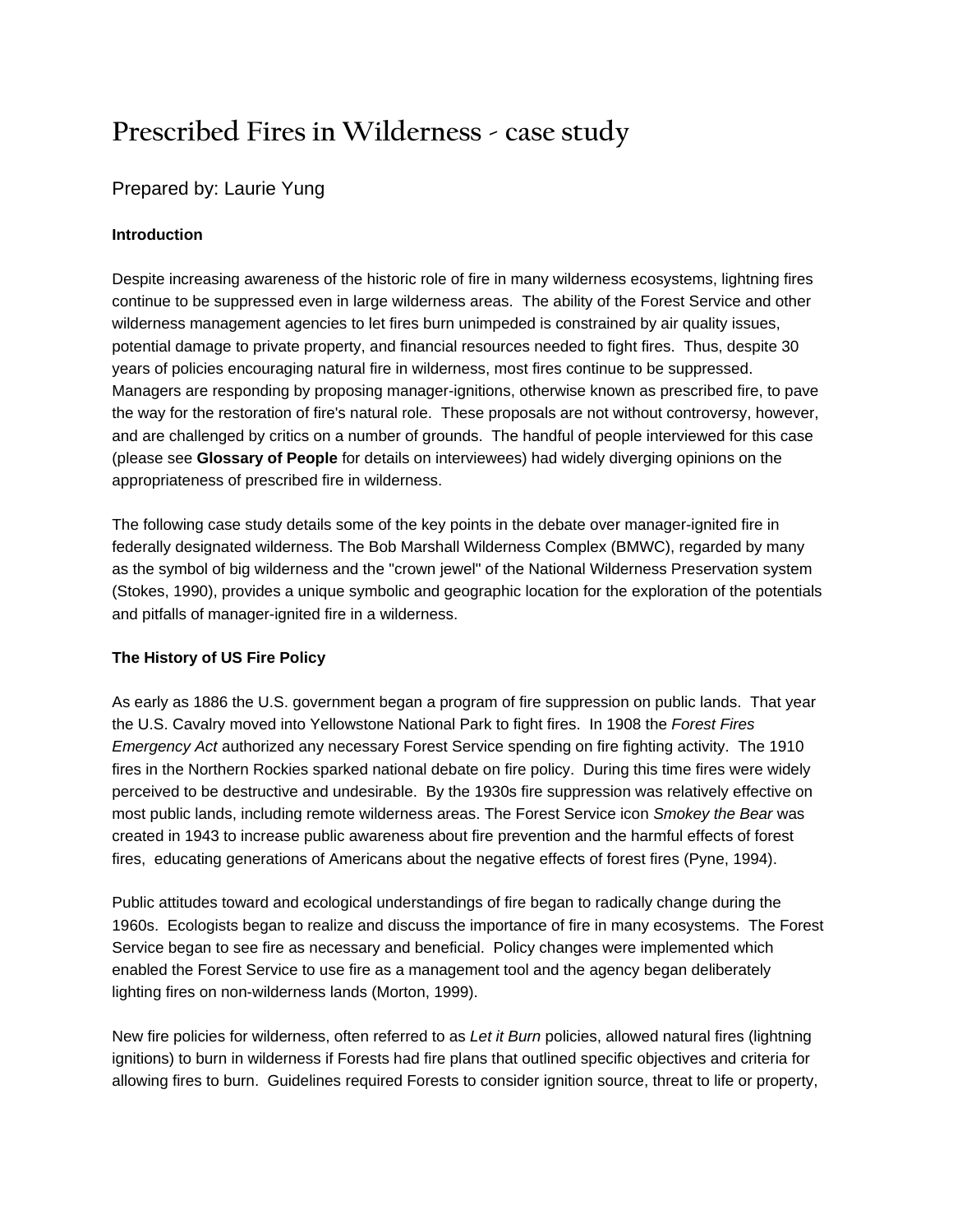proximity to boundary, regional preparedness level, drought indexes, and air quality in decisions to let wilderness fire burn or to suppress (Tomascak, 1991).

Changes in fire policy and terminology have resulted in confusion for both managers and the public (please see the **Glossary of Terms** for clarification on current agency terminology). Current fire policy considers all manager-ignited fires, those fires deliberately lit by managers, to be *prescribed fires*. Any fires that have non-human ignitions, like lightning fires, are considered *wildland fires*. (*Prescribed natural fire* is now an obsolete term.) *Planned wildland fires* are fires with natural ignitions for which the Forest has an adequate fire plan which considers the above factors. Those wildland fires for which the Forest has no plan are considered unplanned and are suppressed. While *Let it Burn* policies have increased the number of lightning ignitions in wilderness that burn unsuppressed, many fires continue to be actively put out.

In fact, the intense fire season of 1988 put *Let it Burn* policies under severe pressure. According to Tomascak (1991), "in the aftermath of the severe fires in the Greater Yellowstone Area and the Bob Marshall Wilderness Complex in 1988, the Chief of the USDA Forest Service put all Forest Service prescribed natural fire programs on 'hold' until each fire plan allowing their use was reviewed." Public outcry over the Yellowstone fires combined with damage to private property at the local level threatened to instigate a political backlash against *Let it Burn* policies. Furthermore, it came to light that many wilderness areas did not (and still do not) have adequate fire plans to allow fires to burn unchecked.

According to Aldo Leopold Wilderness Research Institute Director David Parsons (1998/99) "the average number of natural ignitions allowed to burn and the acreage burned per year in national parks has been less than 50% of that prior to 1988" and "at the beginning of the 1988 fire season, only 58 of 398 Forest Services wildernesses had approved fire management plans that permitted natural ignitions to burn." Parsons believes that "the vast majority of natural ignitions in United States wilderness continue to be suppressed."

Wilderness fire is a struggle for managers on a number of fronts. While wilderness managers want to let fires burn, they are required to take non-wilderness values and resources into account, including institutional capacity for dealing with intense fire seasons. According to Don Black (1999), Fire Program Leader for the Flathead National Forest and lead fire management officer for the Bob Marshall Wilderness Complex:

Wildland fire use, where nature gets to pick the time and the place, is quite demanding. Sometimes we just don't have the organizational capability to respond to fire inside and outside of wilderness simultaneously. Last year, we were on the margin of our capability, but did not want to pass up opportunities presented by natural ignitions inside of wilderness. The Northern Region had to put 7 incident management teams on fires the same day the Bowl Mountain fire blew up. If we had had more than one problem like Bowl Mountain at that time, we may have had another 1988. We just aren't deep enough in our organizational capability to do what we want to do. Nature presents these fires on her schedule and terms and once we commit, we're along for the ride.

Initially, most lightning ignitions are small and easy to suppress. However, when dry hot windy weather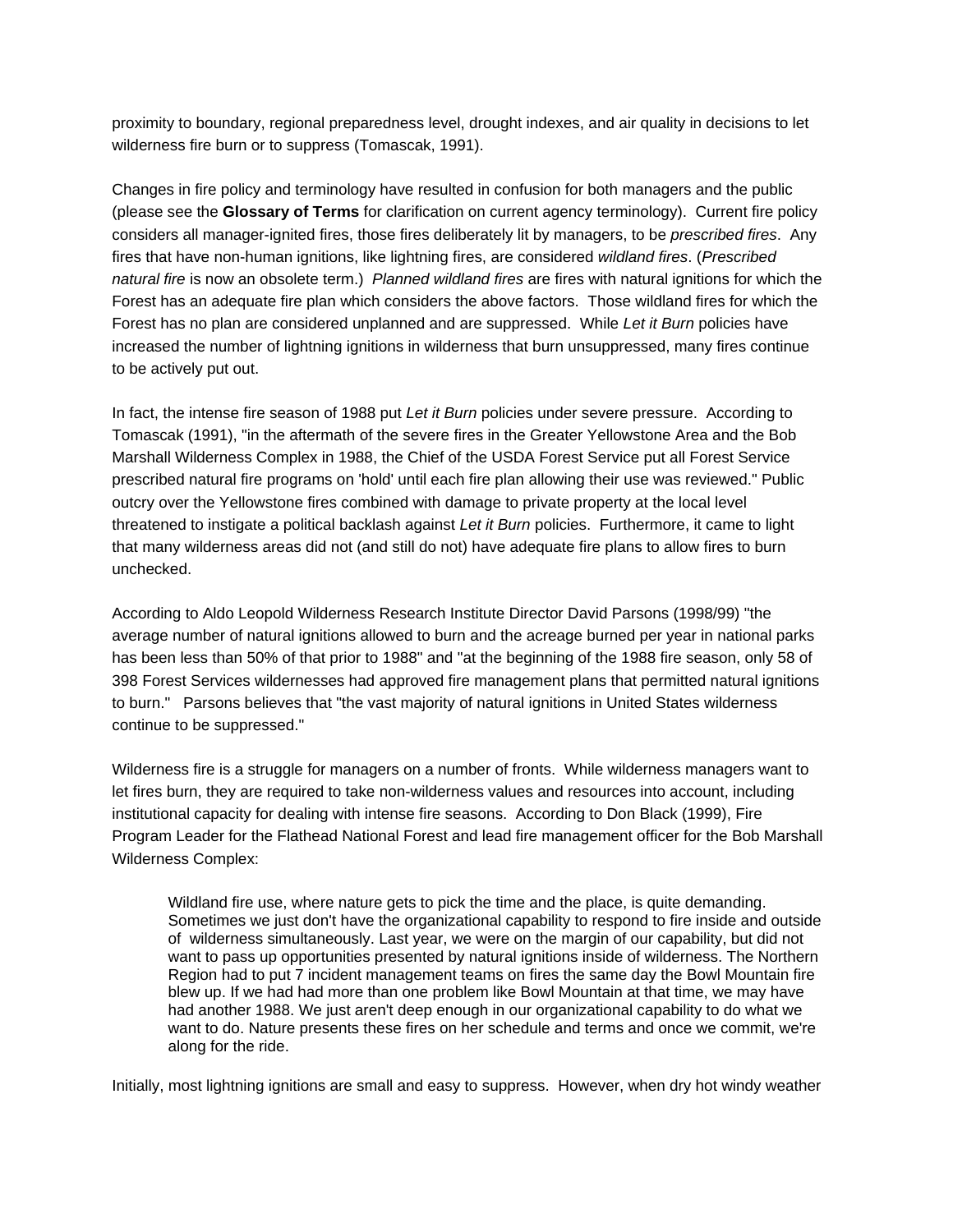causes a fire to "blow up," it can become incredibly challenging and, in some cases, impossible to put out. While managers may desire to let natural ignitions burn in wilderness, they have to deal with unpredictable conditions and a limited institutional capacity.

## **The Ecological Impacts of Fire Suppression**

While agencies struggle with lack of resources and conflicting values, our understanding of the ecological impacts of fire suppression is becoming increasingly sophisticated. Most ecologists now agree that fire exclusion and suppression has had a marked effect on many ecosystems in North America and led to invasion of forests into grasslands, and increases in tree density, shade-tolerant species, and fuel loads.

In the Northern Rockies Western larch and ponderosa pine are being replaced by douglas fir and other shade tolerant species (Black, 1999). This represents a change in species composition and forest structure, and creates ladder fuels that facilitate higher intensity fires. Steve Morton, Northern Region Wilderness Coordinator, believes that from an ecological perspective "we're out of sync from what's been happening for the last 500 years."

Historically, Northern Rockies ecosystems have been characterized by three types of fire regimes. Low intensity "nonlethal" fires are typical of lower elevation ponderosa pine forests and occur every 5-30 years. Stand replacement fires characterize some higher elevation lodgepole pine forests and occur every 100-400 years. Mixed-severity fire regimes, which involve some stand replacement and some nonlethal burns, occur every 30-100 years. Mixed-severity fire regimes contribute to diversity and are the most common fire regime in the BMWC (Arno, Parsons, and Keane, 1999).

To some, the ecological changes caused by fire suppression indicate long term damage to forests and possible local extinctions (Black, 1999; Morton, 1999). Fire historian Stephen Pyne claims that "biodiversity can be lost in overgrown woodlands as surely as in savaged rain forests." Morton cites the example of Big Nell's geranium, which was thought to be extinct until several populations were discovered in the wake of the Canyon Creek fire in the BMWC. Seed viability for the geranium was declining and the Canyon Creek fire may have been one of the last opportunities for this rare plant to propagate.

The decline of whitebark pine is also of particular concern in Northern Rockies ecosystems, including the BMWC. According to Keane, Morgan and Menakis (1994) Whitebark Pine "provides important food for wildlife and important cover for snow retention and watershed protection in high-elevation ecosystems in the northwestern United States." Whitebark pine populations are declining in the Northern Rockies due to blister rust, mountain pine beetle, and advancing forest succession caused in part by fire suppression.

Stands that were previously composed of whitebark pine are being replaced by supalpine fir and spruce because of fire exclusion. Low intensity ground fires historically maintained park-like stands of whitebark pine by killing understory spruce, fir, and young whitebark pine. At the same time stand replacing fires created open areas where Clark's nutcrackers cached seeds that led to significant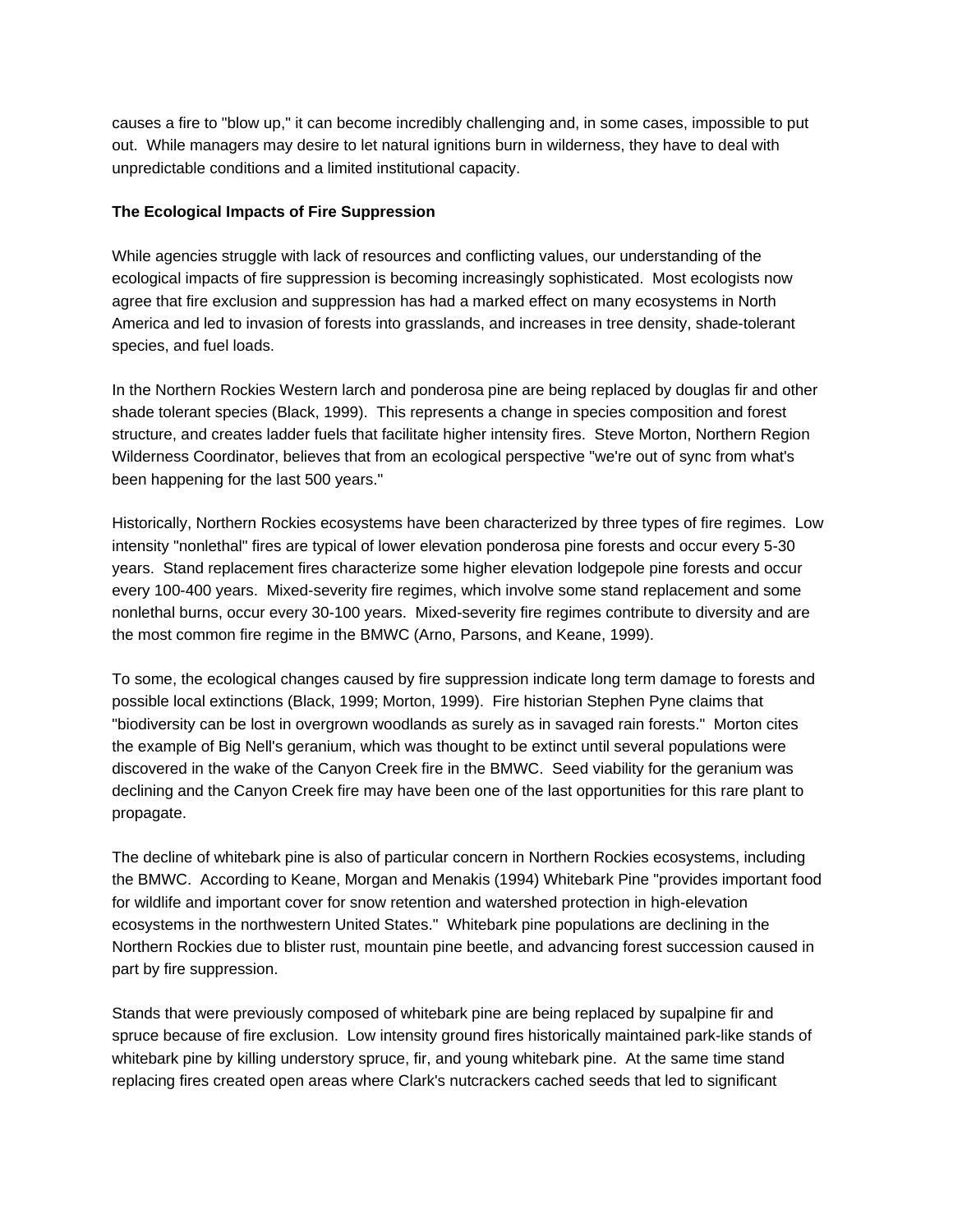whitebark pine regeneration. Keane, Morgan, and Menakis believe that

The consequences of whitebark pine decline in the BMWC could be devastating for some animal and plant species. The BMWC is one of the few remaining ecosystems with substantial number of grizzly bears that historically depended on abundant whitebark pine cone crops. As the cone crops dwindle, bears must either migrate or find a new source of prehibernation food stuffs. Squirrels and Clark's nutcrackers will also need to find alternate food sources, as will those animals that depend on them.

The combination of disease and fire suppression is thought to be particularly harmful to whitebark pine populations (Keane and Arno, 1993).

Some ecologists and managers are concerned that the higher intensity fires resulting from increased fuel loads because of historic fire suppression will cause significant ecological damage, sterilizing soils with hot temperature and increasing the frequency of stand replacing fires. However, others have more faith in nature's ability to deal with human efforts to put fire out. Bill Worf, President of Wilderness Watch, believes that "if we really let nature have its course, whitebark pine is going to be alright." George Nickas, also from Wilderness Watch, echoes a similar perspective and argues that allowing natural fires to burn is not going to result in any catastrophe. He feels that "the impacts of fire suppression are overblown." Both point out that modern humans have been effectively suppressing fires for less than a century.

### **The Role of Anthropogenic Fire**

To complicate matters, our knowledge of the role of Native American burning has also become more sophisticated and entered into the debate on manager-ignited fire in wilderness. Fire expert Pyne (1995) argues that "anthropogenic fire has reshaped every terrestrial biota" on the planet and that:

much of the natural world that preservationists seek to protect coevolved with anthropogenic fire. To remove that fire regime may be catastrophic; to replace anthropogenic fire with lightning fire alone does not restore a natural, prehistoric state but more likely fashions an ecosystem that has never before existed.

Denevan (1992) also presents compelling evidence that portions of North America were significantly modified by Native American burning. Declining Native American populations and relocation of tribes to reservations virtually eliminated Indian ignitions in the late 1800s.

Rolston (1991) and Vale (1998) argue, however, that Native American burning influenced only low elevation ecosystems, and that Western wilderness, being primarily high elevation is relatively pristine and unmodified by humans. Vale's research demonstrates that Native Americans modified certain areas of Yosemite Valley, but that higher elevation areas were little affected.

Lack of site specific research makes Native American burning difficult to estimate. And, current research techniques provide limited information on historic anthropogenic fire. In the Northern Rockies, fire histories typically go back only 500 years, a fraction of human and environmental history.

According to fire ecologist Ron Wakimoto, anthropogenic fires had a big impact on the East side of the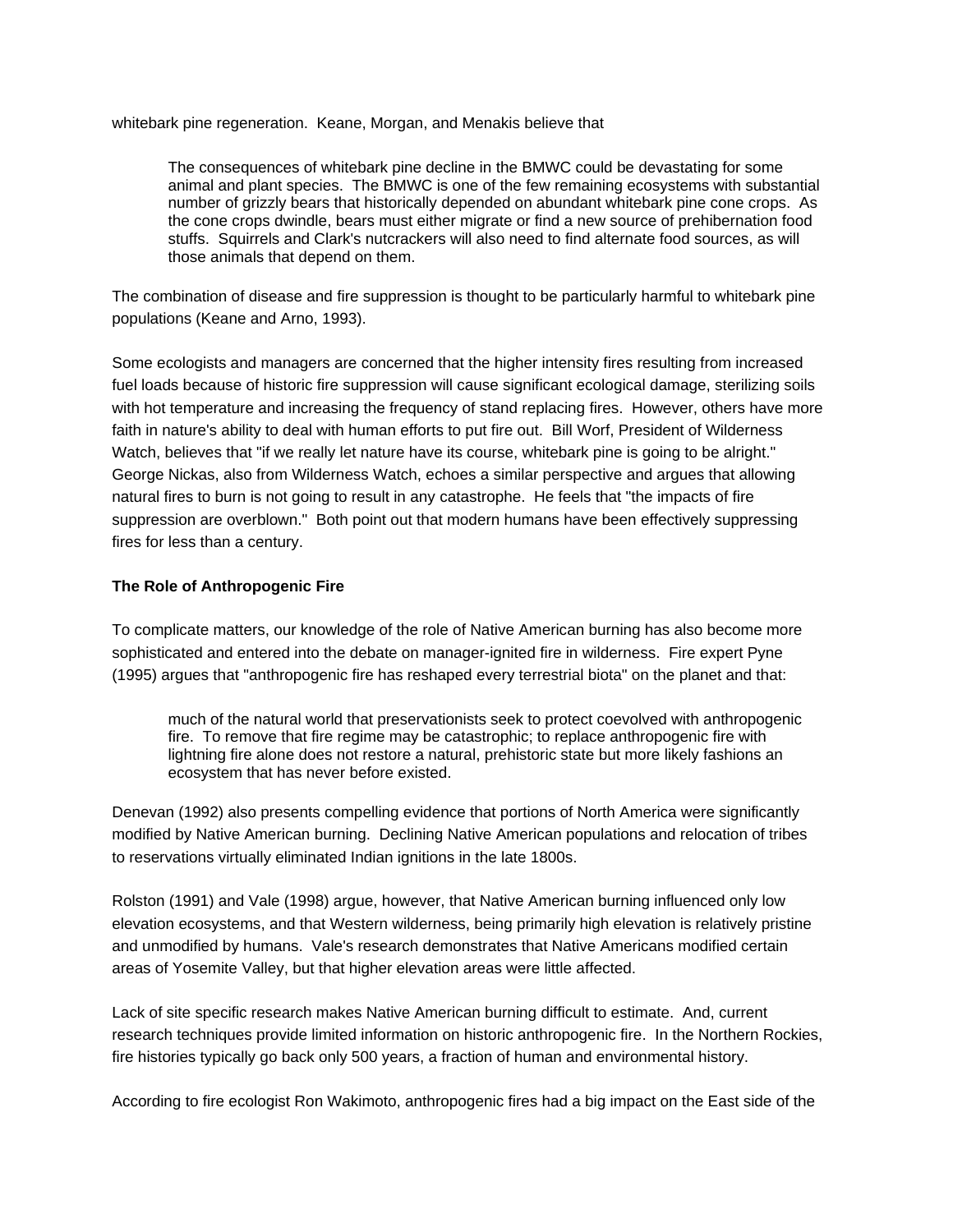BMWC (commonly known as the Rocky Mountain Front). Historical photos of the Front show large areas with no trees. Native Americans likely lit fire to grasslands, and these fires migrated into higher elevation forests under certain conditions. Historical accounts from the Northern Rockies also indicate that Native Americans lit higher elevation forests by placing punky logs in meadows, and lighting them in the Fall, where they smoldered through the winter and ignited larger areas in the Spring when conditions were right (Wakimoto, 1999).

Fire ecologist Steve Arno points to evidence of frequent Native American fires in the Seeley Lake area, not far from the BMWC. And, according to Arno, the presence of numerous 250 year old Indian peels on ponderosa pines indicate that Native American used the interior of the BMWC. Arno believes that ponderosa pine forests in the Big Prairie and White River Park areas are the result of Native Americans burning. The historical fire frequencies in these areas are unusual for such a wet and cool microclimate. While these forests might have established during a warmer period, Arno believes they required anthropogenic fire to be maintained.

Both Wakimoto and Arno argue that Native American fire clearly affected areas of the BMWC. According to Arno, "you can't determine a natural fire regime by pulling Indians out… they were probably burning for several thousand years in some areas. Fire was a management tool for them."

## **Manager-Ignited Fire in Wilderness is Proposed and Implemented**

By the early 1980s a heated debate over the role of fire in wilderness had begun to rage amongst scientists and managers. At the 1983 *Symposium and Workshop on Wilderness Fire* in Missoula, Montana many of the papers focused on whether managers should be allowed to light fires within designated wilderness. Manager-ignited fire was defined by one author as fire for which the "the manager chooses the location, timing, intensity, and size." (Towle, 1983) There was much disagreement amongst the participants on the ecological, legal, and philosophical appropriateness of prescribed fire in wilderness.

In 1985 the Forest Service set forth specific guidelines allowing for management-ignitions in wilderness with the Chief's approval (Wakimoto, 1999). During the 1980s there were 5 manager-ignited fires in wilderness in various regions, none in the Northern Region. In 1995 the National Forests of Florida received special permission to use manager-ignited fire in wilderness to mimic historical lightning fires in an effort to restore natural processes and protect private property (Parsons, 1998/99). At this time wilderness areas were thought to be some of the most unnatural Forest Service lands in Florida due to the lack of fire. Because of their small size and proximity to private land nearly all fires in these wildernesses were suppressed.

By the 1995 *Symposium on Fire in Wilderness and Park Management* debate about manager-ignited fire was more limited with only one paper specifically addressing the topic. In this paper Mutch (1995) claims that "there are certain conditions where manager-ignited fires are the only acceptable way to restore fire and reduce risk."

The first manager-ignited fire in wilderness in the West occurred in the Apache Kid Wilderness Area on the Cibola National Forest in New Mexico, and was approved in 1997 to "reduce fuel" and allow "fire to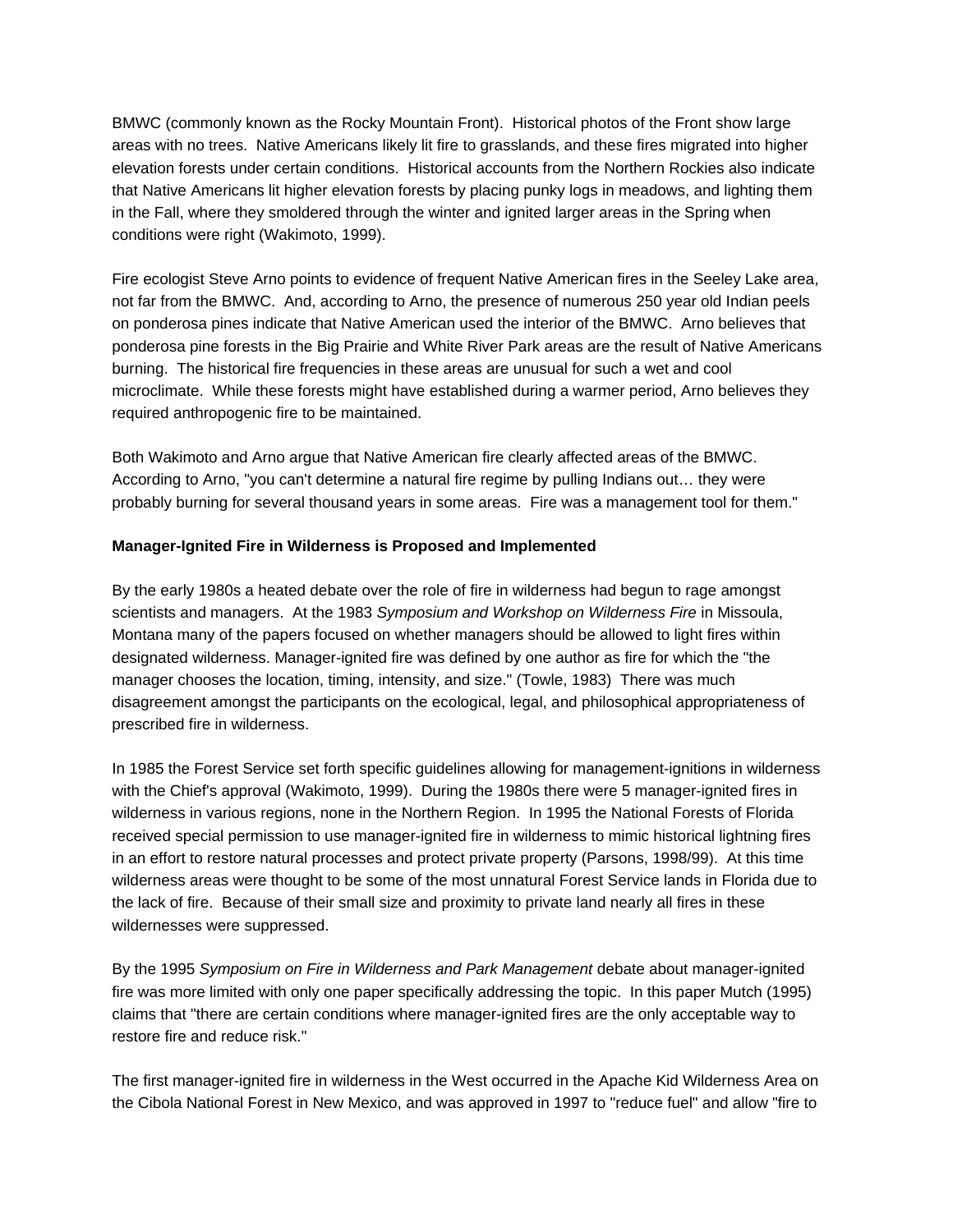play a more natural role." In the Northern Region there are a number of manager-ignited fires currently proposed for wilderness. A burn in the Lee Metcalf Wilderness Area focusing on restoring natural conditions has been approved but not yet implemented. A 8,800 acre burn in the Elkhorn-Jersey area of the Frank Church River of No Return Wilderness Area was proposed in 1999 to reduce the need for fire suppression by creating a fire break near the wilderness boundary. Elkhorn-Jersey was appealed by Wilderness Watch on the grounds that it was manipulation and violated the naturalness mandate of the Wilderness Act. The Forest Service has since reworked the Elkhorn-Jersey proposal and subsequent appeals have been denied by the Regional Forester.

An Environmental Assessment will be released in June 1999 for a proposed 10,000 acre managerignition on the upper South Fork of the Sun River in the BMWC. According to the pre-Draft "the objectives of this burn are to allow lightning-caused fires to play a more natural role in this area…and to make the wilderness boundary more defensible against the risk of wildfire escaping the wilderness." The Forest Service is in the fact-finding stage for a proposal on the Spotted Bear Ranger District, also in the BMWC.

## **Legal Ambiguity**

Whether managers can legally light fires in wilderness under the Wilderness Act is undetermined. Authority for manager-ignited fire in wilderness has been handed down to Forest Supervisors, who can now grant approval provided actions correspond with Forest Plans (Morton, 1999). According to Chris Ryan, Forest Service Representative to the Arthur Carhart National Wilderness Training Center, Forest Service policy does allow manager-ignited fires in certain situations. However, Wakimoto believes that manager-ignited fire is not allowed by the Wilderness Act. He says that the Act only allows humans to be more than visitors and engage in activities such as manager-ignited fire in the case of insects, disease, and fire hazard. Wilderness Watch also believes manager-ignited fires are not in keeping with the Wilderness Act.

While there has not been litigation on manager-ignited fire in wilderness to date, the Forest Service believes that a lawsuit is a real possibility (Black, 1999). However, according to Steve Morton, "if all of the laws are followed and it comes down to a philosophical difference, most judges will defer to the agency's expertise."

Wilderness Act or Forest Plans or both are believed to currently prohibit restoration objectives. Legal constraints, however, may account for the focus on creating defensible boundaries as the primary objective for prescribed fire, as opposed to ecological restoration. Nearly everyone agrees that the Forest Service cannot legally propose to light a fire for the explicit purpose of restoring whitebark pine or enhancing elk habitat (Black, 1999; Nickas, 1999; Ryan, 1999; Wakimoto, 1999). Either the However, the agency can propose a manager-ignited fire to reduce the risk of "fire hazard," that is to limit the chances that natural fire will escape from wilderness boundaries, or damage inholdings or historical structures. The Forest Service can enhance opportunities for lightning ignitions to burn, but they cannot attempt to replicate natural conditions, except indirectly (Ryan, 1999).

According to Morton, proposed prescribed fires are "boundary ignitions" on "political not biological lines,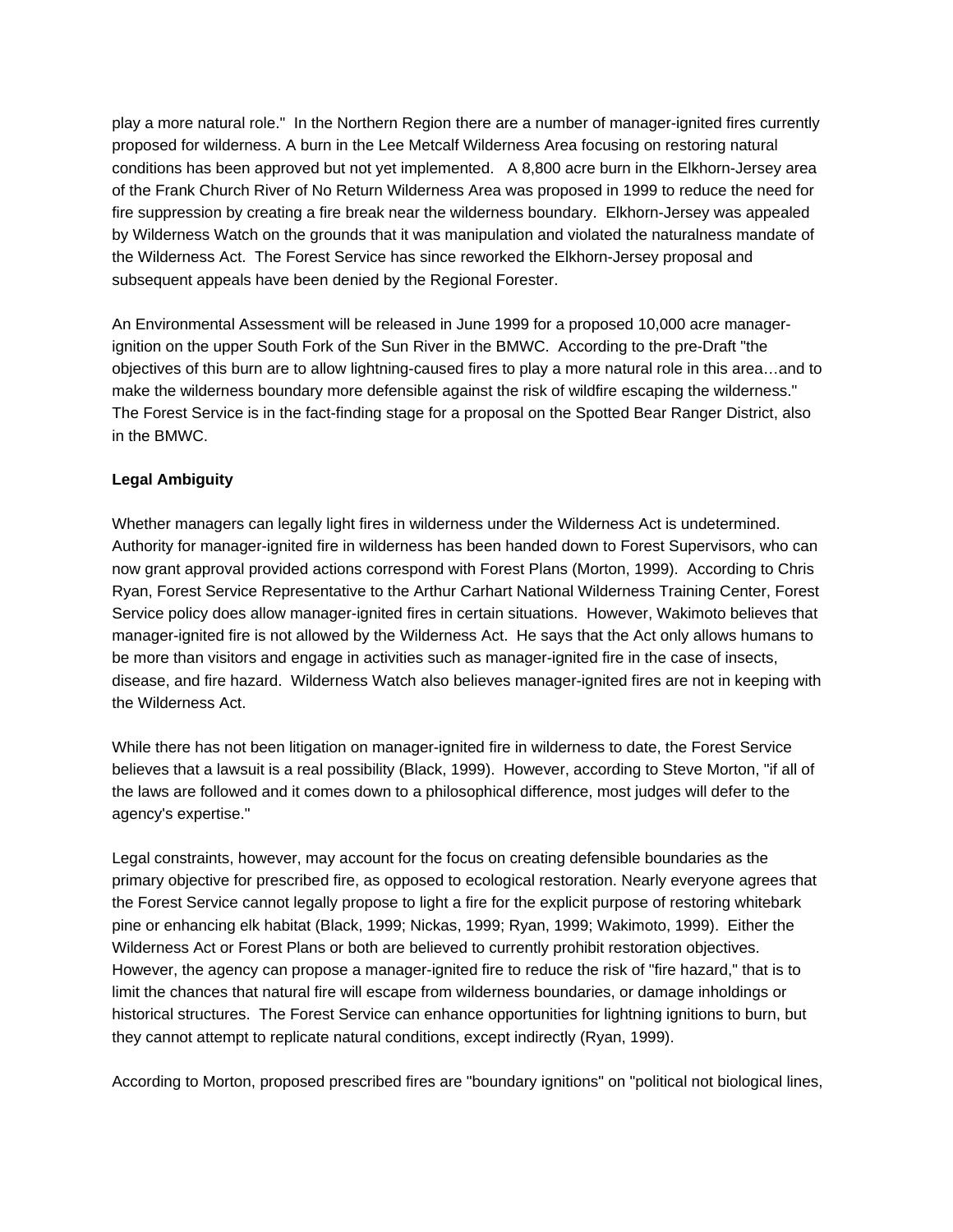where fires cannot be stopped." The two goals of manager-ignited fires in the Northern Region are: (1) to fire proof boundaries in order to allow fires to burn without suppression, and (2) to protect inholdings and significant historic structures. Fire proofing boundaries involves significantly reducing fuel loads in a large enough area to create conditions under which a large fire would go out when it reached the treated area.

Agency staff and environmental assessments make it clear, however, that the ultimate goal is to restore naturalness or natural conditions. While this may be done indirectly, through prescribed burns which allow lightning ignitions to go unchecked, the goal of restoration is still clear in these documents.

## **Critiques are Leveled**

George Nickas argues that manager-ignited fire creates non-wilderness buffers inside of wilderness. According to Nickas, "every acre of wilderness should be treated as wilderness," and fire breaks or buffers should be outside of wilderness. Morton acknowledges that the Forest Service must pursue all available options outside of wilderness, but feels relatively constrained in creating external fire breaks because of timber values, homes, trailheads, and campgrounds.

Critics also wonder if the Forest Service can and will really mimic natural processes. Worf questions the nerve of the Forest Service to light fires when nature would normally light them, during dry, hot, windy days in August and September. Morton acknowledges that Spring ignitions are less risky, but Worf worries that these "safe" fires will have unnatural ecological consequences. He also points out that because some Native American ignitions occurred in the Spring, Spring manager-ignited fires in wilderness may not be out of sync with historical conditions.

Furthermore, Wakimoto questions the Forest Service's courage to light stand replacing fires. He argues that the agency has overemphasized low intensity "friendly fire" -- safer, easier to control, socially acceptable fire that does not kill trees. Wakimoto does not "think we have enough courage to light the whitebark pine fires," that are typically high intensity, stand replacement fires.

Whether or not fire breaks will be effective is another major question. Wilderness Watch has pointed out that the Forest Service does not have any specific criteria with which to evaluate the efficacy of manager-ignited fire. Furthermore, critics wonder how long a program of manager-ignitions would last. According to Morton, the Forest Service is "trying to clear the way to allow more natural fires to burn" and they "certainly don't want to get into long term repetitive use of manager-ignitions."

## **"More Philosophical than Scientific"**

Chris Ryan of the Carhart National Wilderness Training Center and Carol Eckert, Spotted Bear District Ranger, agree that the heart of the issue is philosophical. According to Ryan, the philosophical dilemma is what makes manager-ignited fire such a challenging dilemma. Eckert agrees, saying that "the issue is more philosophical than scientific because we are dealing with a wilderness area. No amount of data is going to change how people feel about wilderness and whether they think that more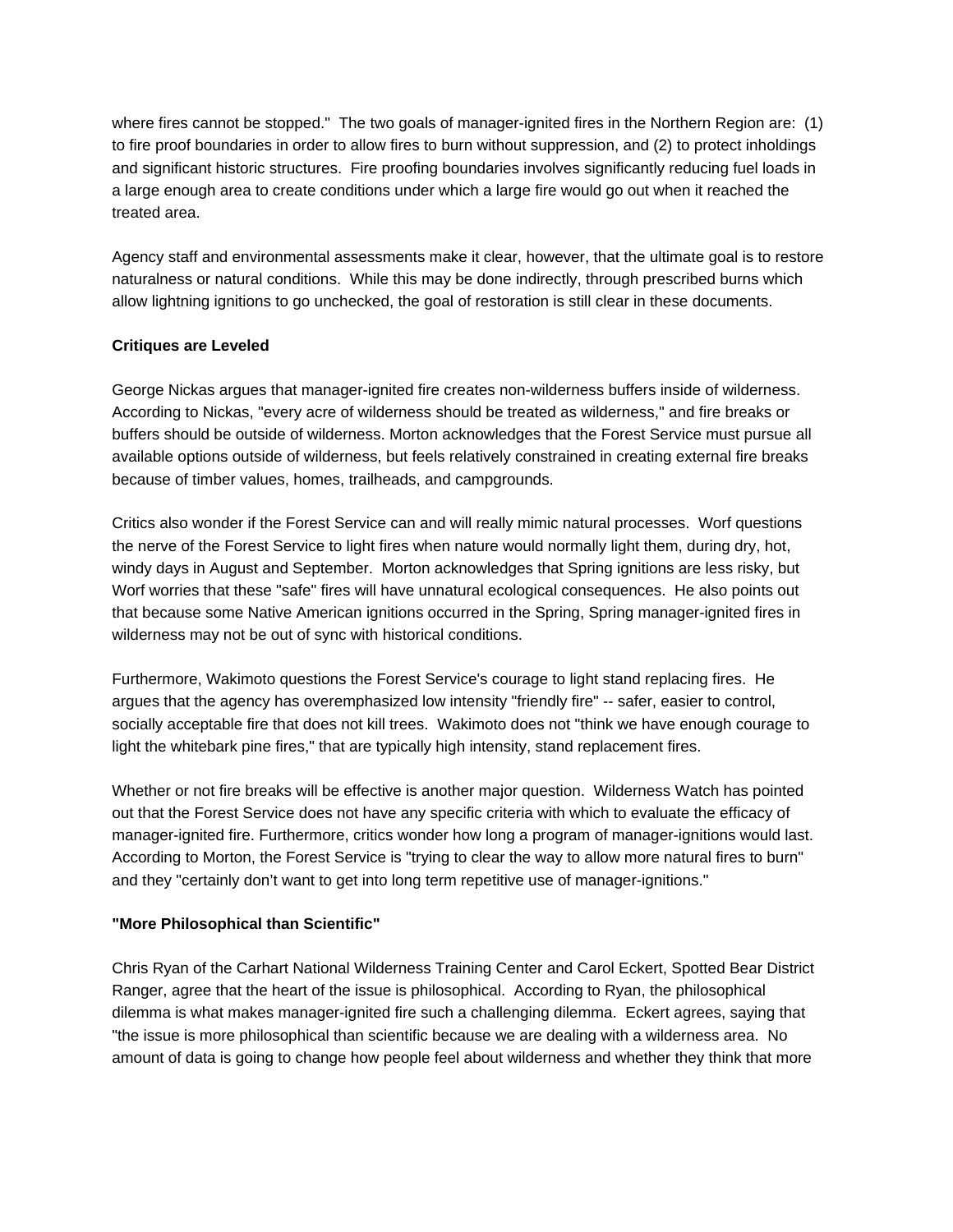aggressive management is right."

## **Interpreting the Wilderness Act**

Varying interpretations of the specific language of the Wilderness Act contributes to the philosophical split over manager-ignited fire. The Forest Service often equates historic conditions with naturalness. However, Ryan wonders what point in history was natural - the point in time when white people arrived or the point in time when the area was designated as wilderness or some other point? Whether or not human actions are natural or can be natural is also a major question, in light of the Act's focus on humans as visitors. This question is further complicated by the history of Native American burning in many places.

While restoration of *naturalness* or *natural conditions* is often the stated goal of manger-ignited fires, the Wilderness Act also requires that wilderness be *untrammeled*. According to Worf *untrammeled*  means that "you don't control it, you don't net it. You let nature's processes go wherever you can." There is clear agreement that past fire suppression represents trammeling of wilderness. According to Arno a mixed-severity fire region is "absolutely incredible for biodiversity," and taking it away is trammeling, "a much greater trammeling than most other things you can do in wilderness." Morton also agrees that suppression of fire has been a form of trammeling.

Nickas and Morton agree that manager-ignited fire also constitutes a trammeling. Morton claims that they are trammeling to restore naturalness. Eckert calls this the "double trammel" and considers it the crux of the issue. Do we trammel wilderness again to reduce the effects of previous trammeling? For Morton "natural and untrammeled are 180 degrees apart," meaning that they are in conflict with one another regarding the issue of fire. Another trammel is required, in Morton's view, to make wilderness natural again.

#### **Restoration and Manipulation**

The philosophical debate over manager-ignited fire also involves broader questions about restoration and human manipulation of nature. Critics of restoration argue that the basic assumptions of these efforts are faulty. According to Katz (1991):

Policies of restoration rest on the assumption that humanity can, and should, repair the damage that human intervention has caused the natural environment…The idea of restoration is the same kind of "technological fix" that has engendered the environmental crisis - the notion that science and technology will repair and improve natural processes.

Nickas argues that "the system is so complex, so dynamic, so beyond our understanding. The idea that we can recreate natural conditions is absurd. How can humans create a non-human influenced system?"

Nickas also questions wilderness ecosystems as a target of restoration efforts. He points out that the Interior Columbia Basin Ecosystem Management Project identified wilderness and roadless areas as the most ecologically intact public lands. Nickas wonders why restoration money would be spent in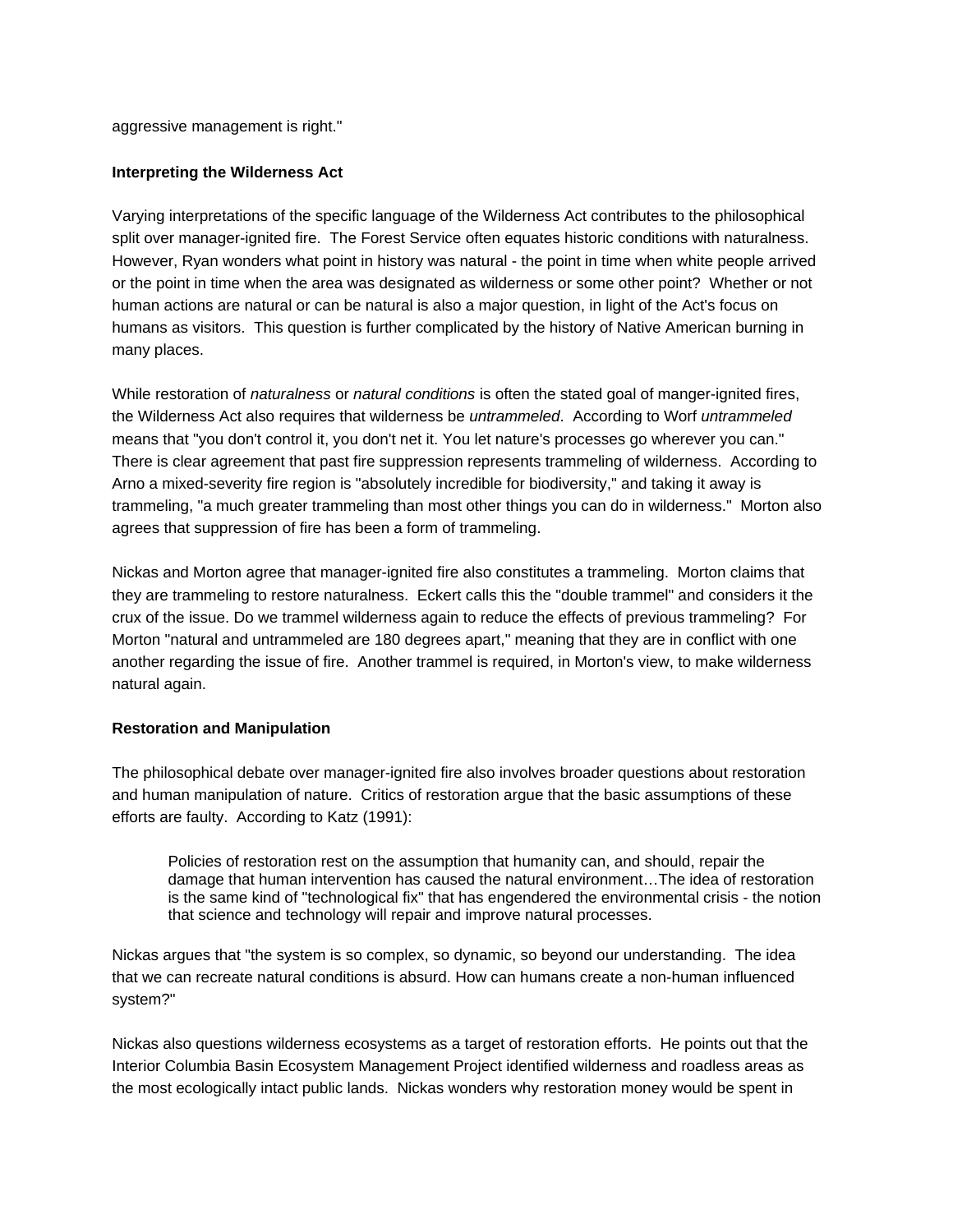such places, as opposed to non-wilderness ecosystems.

Nickas argues that wilderness, as defined by the Wilderness Act, is the absence of human influence. For Nickas "that's the beauty of wilderness. It provides a control of some sort, not an absolute control, but an ecosystem that is the least manipulated by humans." He says that

If you believe we should be lighting fires in wilderness, you don't believe in wilderness. It's a rejection of wilderness as defined by the Wilderness Act. It's an attitude that we should be out there manipulating. It's going to be a real battle to keep them from changing landscapes into manscapes.

Katz (1991) echoes a similar sentiment in his critique of restoration, saying that

A "restored" nature is an artifact created to meet human satisfactions and interests…it is an unrecognized manifestation of the insidious dream of human domination over nature. Once and for all, humanity will demonstrate its mastery of nature by "restoring" and repairing the degraded ecosystems of the biosphere.

According to Nickas, "wildness is something that Forest Service staff have been trained to resist. They can't stand wild systems and seek to bring them under their control. Thus, they argue that it takes human manipulation to make wilderness wilderness." And Vale (1999) points out that "the assertion that people, prior to European contact, humanized the landscape reinforces the argument favoring active ecosystem manipulation and discourages 'natural regulation.'"

Ryan has a similar concern. She asks managers to think about the purpose of proposed managerignitions and to consider why they feel they need to do anything. According to Ryan, "managers often jump to manipulation because they desire instant gratification. Instead of considering the long term, the multiple generations wilderness is managed for, they are in a hurry and are worried about losing soils and natural conditions." Ryan believes managers have a tendency to want to manipulate nature to fix perceived problems and that it's human nature to want to do something in these situations.

#### **What Does the Future Hold?**

The Forest Service is planning to address the issue of manager-ignited fire in wilderness in the next round of Forest Plans, within a few years for the Bob Marshall Wilderness Complex. Both Carol Eckert and Don Black believe that the issue of manager-ignited fires dealt with during this process. These Plans, according to Black, should provide specific direction for manager-ignited fire in wilderness. He believes the next round of Forest Plans will open a door for management-ignitions that the Forest Service can comfortably walk through.

In thinking about the future of fire in wilderness, Carol Eckert urges people to make a conscious choice and acknowledge that even no action is an action with regard to wilderness fire. She wants opponents of manager-ignitions to accept that we may lose some mixed-severity fire regime forests and the species that depend on them, certain habitat types, big trees over 600 years old, and cultural history. Eckert wants decision-makers and the public to realize that the status quo has certain consequences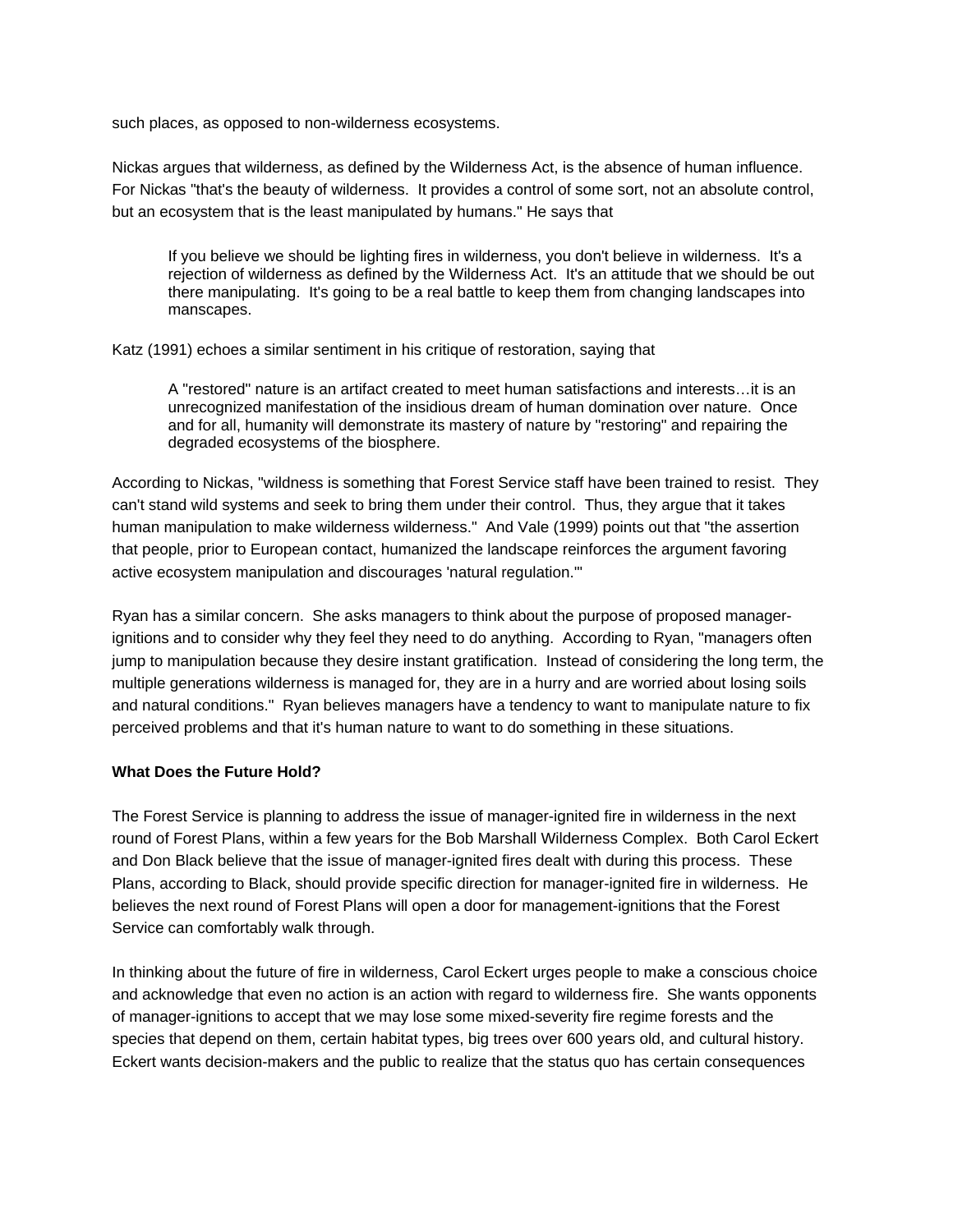and that letting nature take its course will change the character of the forest.

The Northern Region stands poised at the point of a significant policy decision that will dramatically affect the way wilderness, including the Bob Marshall, is managed.

### **Epilogue:**

### **The Many Possible Futures for Prescribed Fire in Wilderness**

There are many possible futures for manager-ignited fire in designated wilderness. Because the outcome of each is unknowable at this point, several are put forth here. The level of scientific uncertainty on this topic, combined with differing interpretations of wilderness and the intellectual infancy of this debate make decision-making in this arena particularly challenging. Consider the scenarios described below. Some are obviously undesirable, while others are imperfect, but appealing. Which would you choose?

#### **Scenario One:**

Wilderness Watch successfully sues the Forest Service over manager-ignited fire in wilderness. The court rules that prescribed fire in designated wilderness represents trammeling and is illegal under the Wilderness Act.

#### Outcome One

Because of political and social pressure, fear of litigation, and economic concerns, the Forest Service continues to suppress most lightning ignitions in wilderness. While some fires are allowed to burn, those that cover the most acres are stand-replacement fires that burn too quickly for suppression to be effective. The historic fire regime has been dramatically altered in places like the Bob Marshall Wilderness Complex, where mixed-severity fire has been virtually eliminated. Some stands of 500 year old ponderosa pine have been killed by fires, and whitebark pine is almost gone. Grizzlies in the BMWC are clearly feeling the effects of fewer whitebark pine, as are Clark's nutcrackers. Both have had to search elsewhere for viable food sources during tough years, and grizzly-rancher conflicts have increased on the plains. Nell's geranium is believed to be extinct.

### Outcome Two

While some lightning ignitions in wilderness continue to be suppressed, more effective fire fighting technology and changing public attitudes toward fires have allowed the Forest Service to increasingly let fire burn. Most fires in places like the BMWC continue to be stand-replacement fires. However, there are signs that many ecosystems are slowly returning to more historic fire regimes, including mixed-severity fires. Whitebark pine decline appears to have been arrested and stands outside of wilderness are being successfully restored.

## **Scenario Two**

The Forest Service implements a large scale manager-ignited fire program to create fire breaks with the goal of allowing lightning ignitions to burn unsuppressed in designated wilderness.

#### Outcome One

Creation of fire breaks is highly successful and results in many more lightning fires being allowed to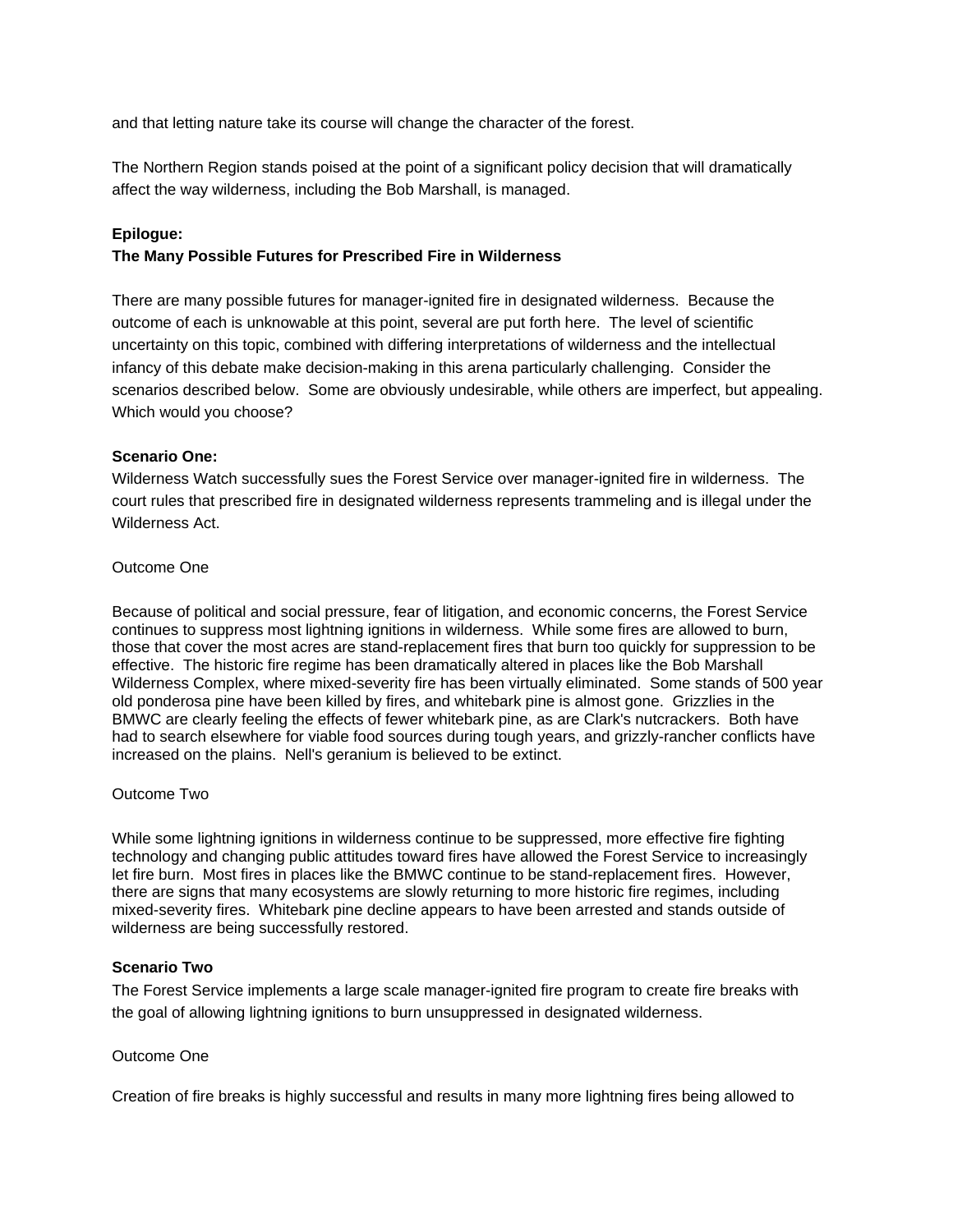burn in wilderness. While most fires in places like the BMWC continue to be stand-replacement fires, there are signs that many ecosystems are slowly returning to more historic fire regimes, including mixed-severity fires. Because fire breaks have been so successful, the Forest Service has discontinued the prescribed fire program for wilderness so that all fires in wilderness will have nonhuman ignitions.

#### Outcome Two

The results of the fire break program have been mixed. While some breaks have been somewhat effective, others have not resulted in any change in the suppression of lightning fires. The Forest Service, however, is proceeding with unimpeded zeal, and manager-ignitions are being done in most corners of the wilderness. There are serious concerns that safety precautions, including lighting fires during cooler and wetter conditions, are resulting in ecological effects that are not in keeping with historical fire regimes.

### **Scenario Three**

Forest Plans in most regions have been amended to legally allow for full-scale restoration efforts in wilderness. Managers have proceeded with a number of restoration projects in places like the South Fork of the Flathead River in the BMWC.

### Outcome One

Restoration, primarily through the use of manager-ignited fire, is proceeding in most wilderness areas. Managers have selected specific vegetative conditions as the objective of these projects. Some of these mimic historic conditions, for instance the year Lewis and Clark went through the area, while others create environments based on the aesthetic preferences of the public. Other projects maintain conditions believed to benefit rare or endangered species. Results have been mixed and, by most accounts, meeting objectives will require long term human manipulation.

#### Outcome Two

Because of public pressure, managers have proceeded conservatively with restoration in wilderness, and reserved manager-ignited fire for situations where species extinction is likely to occur. A few shortterm restoration projects have moved forward with the objective of kick starting a more historic fire regime.

### **Discussion Questions**

- 1. In a less than perfect world, where wilderness fire will continue to be suppressed for a variety of non-wilderness values, is manager-ignited fire our best hope of restoring naturalness?
- 2. Are human actions by definition unnatural? How are we defining natural in the wilderness context?
- 3. Are we ready to accept potential local extinctions, loss of habitat types, and decreased diversity for the sake of wildness?
- open the door for large scale ecological manipulation? 4. Will wilderness managers be able to stop at a few fuel breaks, or will Forest Plan amendments
- 5. How should managers involve the public in the issue of manager-ignited fire in wilderness?

## **Glossary of Terms**

Manager-ignited fires (same as prescribed fires) are fires that are planned and intentionally lit by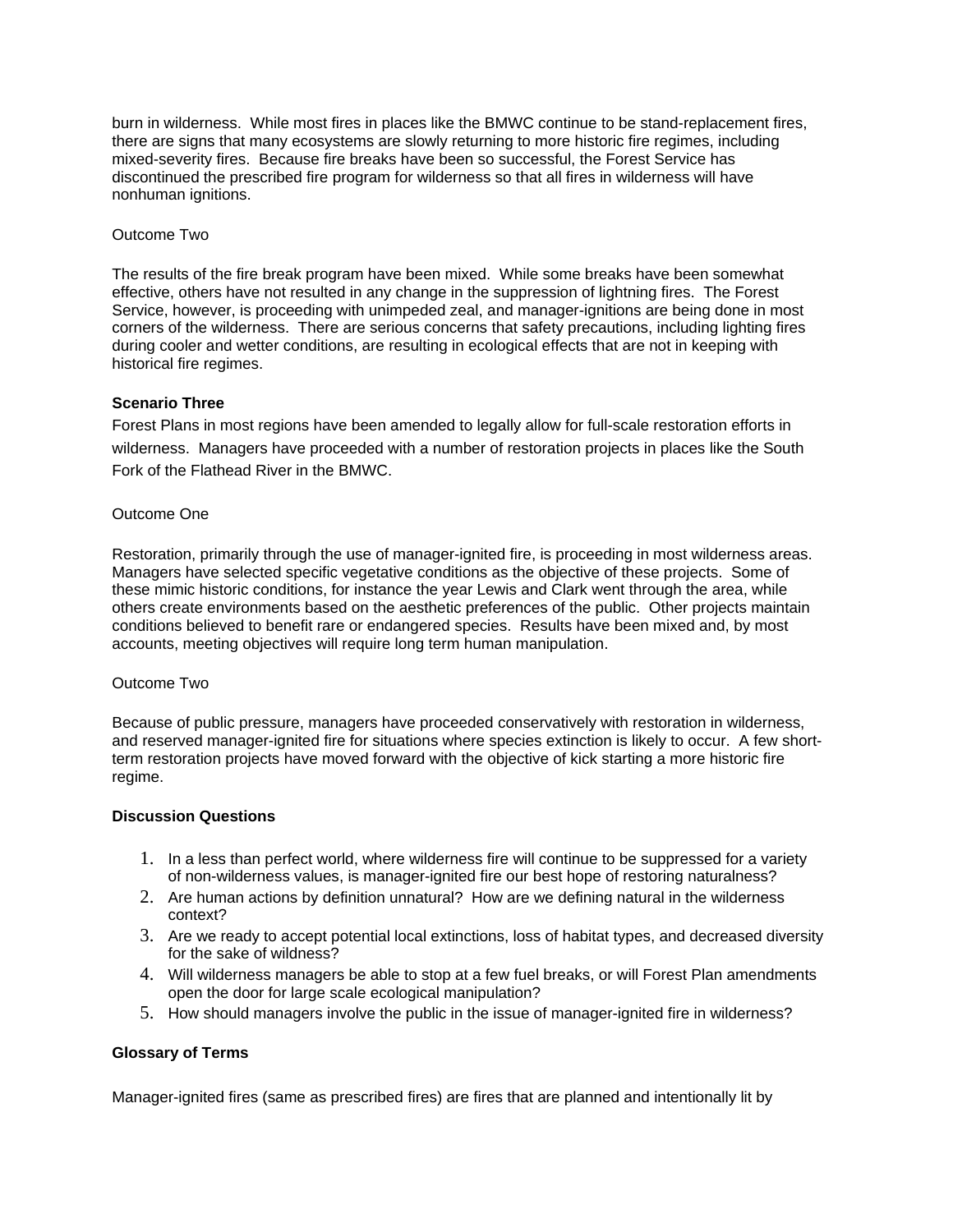managers for specific and explicit objectives.

Natural fires are fires that are not lit by humans. They are almost always lightning fires.

Prescribed fires (same as manager-ignited fires) are fires that are planned and intentionally lit by managers for specific and explicit objectives.

Prescribed natural fire is an obsolete term that was previously used to refer to natural fires for which the agency had a plan that allowed the fire to burn. This is no longer the official term for these fires (which are now called planned wildland fires), and is not used in this paper.

### **Glossary of People**

Steve Arno was a Research Forester at the Intermountain Fire Sciences Lab in Missoula, Montana, which is part of the Forest Service. He has published widely on the history of fire and effects of fire suppression in the Northern Rockies and it considered an expert in his field. Steve works primarily as a scientist providing information rather than an advocate of a specific management agenda. He retired in June of 1999.

Don Black is the Fire Program Leader for the Flathead National Forest and the Lead Fire Management Officer for the Bob Marshall Wilderness Complex. In this role he is responsible for managing fire, both natural and prescribed in the BMWC. Don wants to see manager-ignited fire to become a tool for federal managers in wilderness.

Carol Eckert is the District Ranger for the Spotted Bear Ranger District on Flathead National Forest, part of the Bob Marshall Wilderness Complex. Carol is in the fact-finding stage regarding fire in the South Fork of the Sun River, a popular recreation destination in the BMWC where stands of old growth ponderosa pine are of concern. Carol believes that the FS needs to get good scientific data, but that ultimately this is a philosophical debate.

Steve Morton is the Wilderness Coordinator for the Northern Region of the US Forest Service. Steve argues that manager-ignited fire in wilderness is necessary to create fuel breaks that will allow natural fires to burn uncontrolled.

George Nickas is the Executive Director of Wilderness Watch, an advocacy group focused on protection of designated wilderness. They consider themselves "strict constructionists" and advocate strict adherence to provisions in the Wilderness Act.

Chris Ryan is the Forest Service Representative for the Arthur Carhart National Wilderness Training Center in Missoula, Montana. The Carhart Center is an interagency organization and does not take formal positions on issues like manager-ignited fire in wilderness. Until Chris was part of an interagency team to formulate new fire policies, she did not believe that manager-ignited fire had a role in wilderness. How she thinks it does, but, like Carol, she is conscious of the philosophical components of the debate.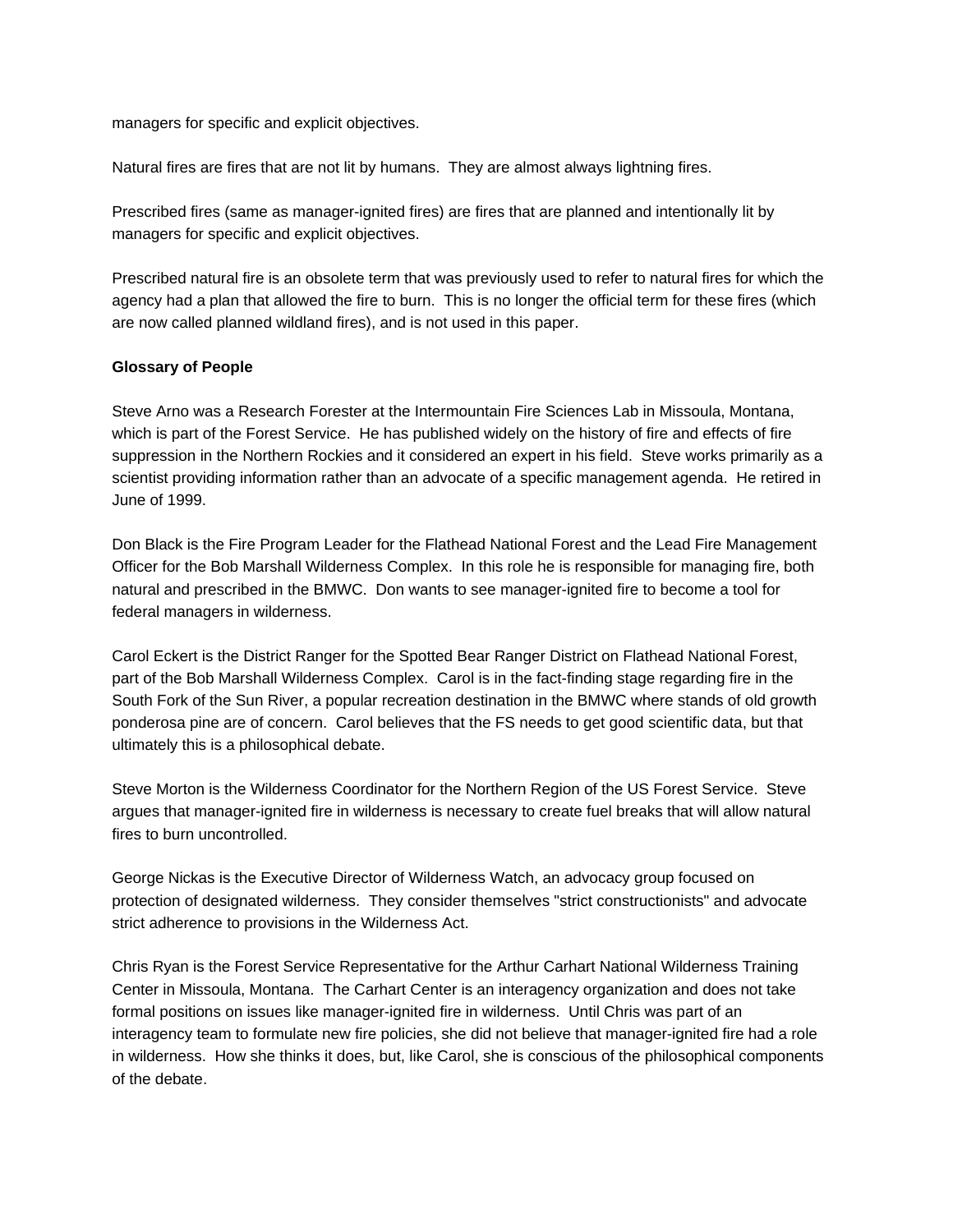Ron Wakimoto is a Professor of Wildland Fire Management at the University of Montana's School of Forestry. Ron is a fire scientist with extensive experience with fire policy.

Bill Worf is the President and Founder of Wilderness Watch.

#### **Bibliography**

Arno, Stephen F., David J. Parsons, and Robert E. Keane. 1999. Mixed-Severity Fire Regimes in the Northern Rocky Mountains: Consequences of Fire Exclusion and Options for the Future. Wilderness Science Conference, Missoula, Montana.

Denevan, William, M. 1992. The Pristine Myth: The Landscape of the Americas in 1492. In Callicott and Nelson (Eds) 1998. The Great New Wilderness Debate. Athens: The University of Georgia Press.

Environmental Assessment for the Elkhorn-Jersey Ignition Project. Nez Perce National Forest, Red River Ranger District, February 1999.

Environmental Assessment for the Madison Face Vegetation Management Plan. Beaverhead-Deerlodge National Forest, Madison Ranger District, May 1998.

Final Report on Fire Management Policy. May 5, 1989.

Katz, Eric. 1991. The Ethical Significance of Human Intervention in Nature. Restoration and Management Notes, 9(2), 90-96.

Keane, Robert E. and Stephen F. Arno. 1993. Rapid Decline of Whitebark Pine in Western Montana: Evidence from 20-year Remeasurements. Western Journal of Applied Forestry, 8(2), 44-47.

Keane, Robert E., Morgon, Penelope, and James P. Menakis. 1994. Landscape Assessment of the Decline of Whitebark Pine (Pinus albicaulis) in the Bob Marshall Wilderness Complex, USA. Northwest Science, 68(3), 213-229.

Kloepfer, Deanne, Watson, Jay, and Patricia Byrnes. 1994. The Wilderness Act Handbook. Washington D.C.: The Wilderness Society.

Mutch, Robert M. 1995. Prescribed Fires in Wilderness: How Successful? Proceedings: Symposium on Fire in Wilderness and Park Management, September, 38-41.

Parsons, David. 1998/99. The Dilemma of Wilderness Fire. Wilderness Watcher, 10(1), 12-13.

Clark National Forest, Rocky Mountain Ranger District, April 1999. PreDraft Environmental Assessment for the South Fork of the Sun River Prescribed Burn. Lewis and

Pyne, Stephen. 1994. Flame and Fortune. The New Republic, 211(6), 19-20.

Pyne, Stephen. 1995. Let It Burn. Harper's Magazine, 289(1737), 24-28.

Rolston, Holmes. 1991. The Wilderness Idea Reaffirmed. In Callicott and Nelson (Eds) 1998. The Great New Wilderness Debate. Athens: The University of Georgia Press.

Stokes, Gerald L. 1990. The Evolution of Wilderness Management: The Bob Marshall Wilderness